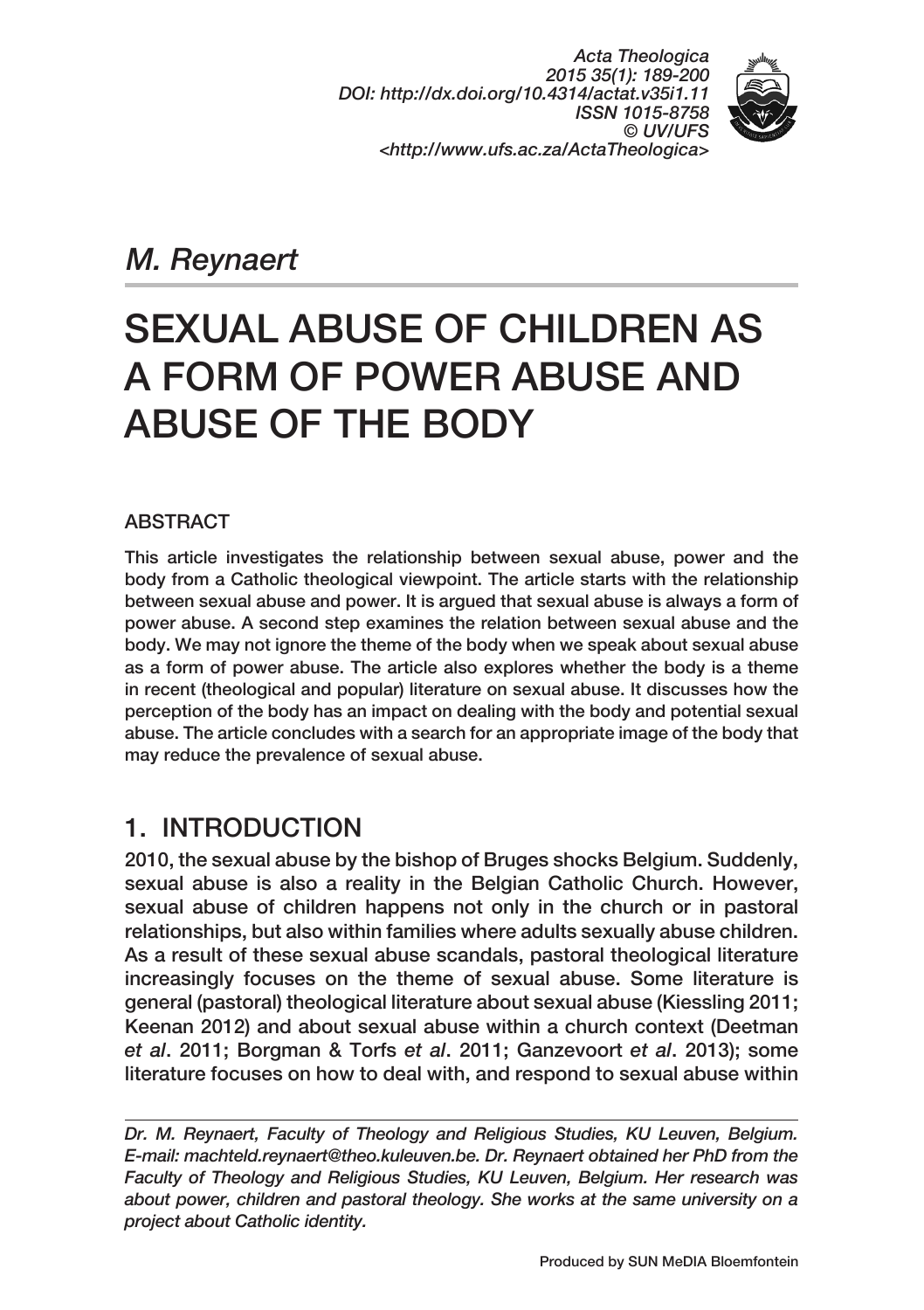a church context (Dokecki 2004; De bisschoppen en hogere oversten van België 2012; Scicluna *et al*. 2012), and other literature focuses more on the consequences of the sexual abuse for the religiosity and spirituality of the victims (Shooter 2012). This explosion of literature gives rise to a range of definitions of, and visions on sexual abuse. I am convinced that sexual abuse occurs in those relationships where there is a power difference. It is, therefore, important not to neglect the role of power in sexual abuse.

The first section of this article addresses the relationship between sexual abuse and power. In addition to power, it is also important to not neglect the body in a discussion of sexual abuse. The second section of this article pays attention to the relationship between sexual abuse and the body. Sexual abuse has, for example, an enormous impact on the body of the victim. And the perception of the body has an impact on dealing with the body and potential sexual abuse. Certain images of the body are more likely to encourage sexual abuse than others. It is, therefore, important to rethink the body and seek images of the body that take the body more seriously. An appropriate image of the body will reduce the likelihood of sexual abuse taking place. This will be developed in the third section of this article.

### 2. SEXUAL ABUSE: A FORM OF POWER ABUSE

Sexual abuse is not only or especially a misuse of sexuality. It is, in the first instance, always a form of power abuse (Adriaenssens 2010; Ganzevoort & Veerman 2000; Pollefeyt 1998). There is however, no consensus on this. Some researchers do not mention the link between sexual abuse and power. In addition, many researchers share the opinion that sexual abuse is above all a misuse of sexuality (Conway 2010; Grenz & Bell 2001; Linnane 2007; Müller 2010; Trull & Carter 2004). They are of the opinion that those who sexually abuse children have an immature sexuality, a sexuality that is insufficiently integrated in their life or personality, a lack of intimacy or a sexual ethic that fails to adequately promote human integration and flourishing. Some researchers recognize that power also plays a role in sexual abuse, but this abuse of power is, in their opinion, less important than the misuse of sexuality. By contrast, it can be argued that the abuse of power is more significant than the sexual motive, as it lies at the root of the sexual abuse and expresses itself through the body and a misuse of sexuality. The power difference makes the abuse possible.

Power is the most important factor in a discussion of sexual abuse; a critical analysis of power is thus necessary. First, power is present in different forms and shapes of sexual abuse (Ganzevoort & Veerman 2000:39). This power is sometimes very visible. For example, when we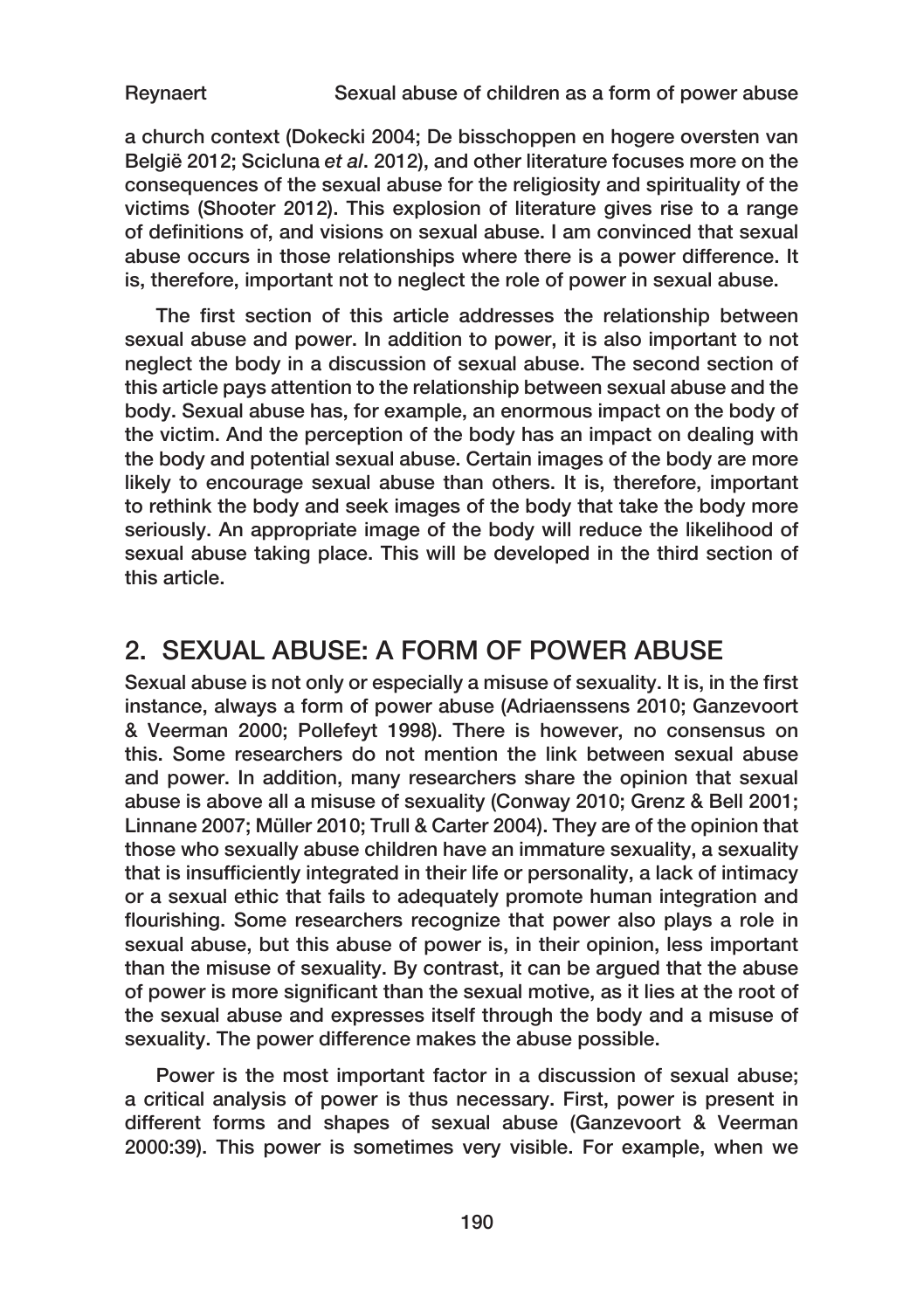talk about rape or maltreatment of the victim of sexual abuse, in general, we agree that power is at work. But, sometimes we do not recognize this power, because the use of power is very subtle. When an adult abuses a child, there is always power through the adult's position and possibilities. The adult is always more powerful than the child. In addition, the free and effective consent, which is desirable in every sexual relationship, is lacking in a sexual relationship between adult and child. The child is never in a position to truly consent, as children do not sufficiently grasp the scope and understanding of the meaning and implications of sexuality. Therefore, every sexual contact in a situation where there is an unequal relationship, and where consequently one person has more power than the other, can be called sexual abuse, because the more powerful person defines the boundaries and is responsible for respecting – or disrespecting – the limit. Due to the fact that power is not always very perceptible, it is logical that people conclude that sexual abuse has more to do with sexuality and to give full rein to one's desires. However, they overlook the fact that one first needs to be in a powerful position in order to sexually abuse someone. In an equal partner relationship, sexual abuse takes place if one of the partners does not respect the fundamental equality between partners and feels that s/he is more powerful than his/her partner. It is important that there is equal power in a sexual relationship between equal partners. This power should be used to respect and to please one another. The equal power of the partners also means that, in the sexual relationship, there should be free and effective consent between the partners; this is not so in the case of sexual abuse, because the perpetrator obliges or manipulates the equal victim to have sex/sexual acts with him/her. In sexual abuse, there is thus always first power, and this power is used for sexual purposes.

A second reason why we have to discuss power is that the power aspect is consistent with the feelings of the child-victim (Ganzevoort & Veerman 2000:39). Victims feel that they are powerless and that the perpetrator is powerful. By way of sexual acts, the perpetrator may exert power over the victim, as sexual abuse affects people's integrity and intimacy (Farley 2006:163‑164). The offender touches the victim in the depths of his/her being and, as a result, s/he has power over both the body and the feelings of the victim.

It is important to recognize the power that is involved in sexual abuse. Blindness to 'power' issues, in the reflection on sexual abuse, may prevent adequate reactions to sexual abuse, also within the Catholic Church. When we do not perceive that there is power at stake or when we do not reflect on our own power, or where the role is by definition strict and authoritarian and there is no reflection concerning this role, then sexual abuse is more likely to occur. In addition, the sexual abuse will, in this case, only emerge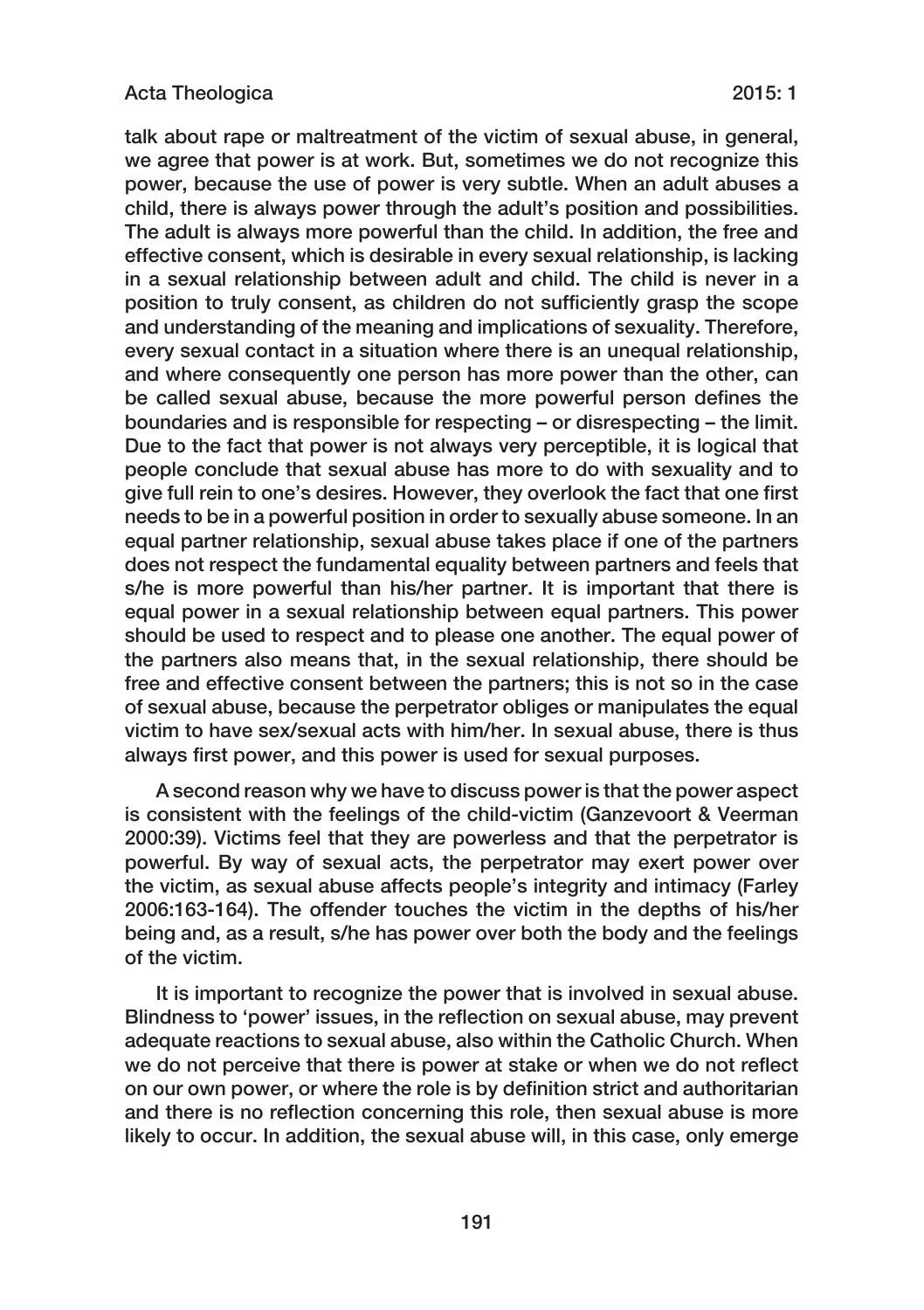later. Furthermore, when society does not recognize the power at play, it cannot deal with sexual abuse appropriately. For example, the perpetrator must undergo sexual therapy, instead of the structures that confer power and lie at the root of the sexual abuse, and whereby the sexual abuse may still continue, are being addressed.

## 3. SEXUAL ABUSE AND THE BODY

When we talk about sexual abuse, we may not lose sight of the fact that power is involved. But it is also important that we take the body into account. During the sexual abuse, the perpetrator uses his/her power to violate the body of the child. The perpetrator possesses a physical superiority over the child (Demasure 2004:236‑237). The child has consequently no control or power over the situation or over his/her own body. The body, especially in its sexual aspects, is one of a person's most vulnerable features where power abuse can manifest itself most clearly. The perpetrator takes away the child's freedom of choice over his/her body and uses the child's body to satisfy his/her own needs. The perpetrator not only has power over the body of the child at the time of the abuse, but the sexual abuse has a lasting impact on the body. For example, a victim of sexual abuse states,

I wish I could feel good things in my body now, but I guess that's one more thing I've had to give up because of my abuse (Holderread Heggen 2006:37).

Sexual abuse has a devastating impact on the child's body integrity. The child has been humiliated, hurt and degraded in his/her body. As a result of the sexual abuse, the child – and future adult – often has problems with his/her body. Survivors of sexual abuse at times express that they hate their body or that they want to destroy their body because of the pain they feel daily. Due to the sexual abuse, they often have a negative body and self-image (Haslbeck 2010:87; Holderread Heggen 2006:35-36).

Sexual abuse always has an impact on the body of the victim. We cannot speak of sexual abuse without taking the body into account. However, is the body also a theme in recent theological and popular literature on the sexual abuse of children by adults within family and pastoral relationships? For this article, five books are scrutinised (Dohmen 2010; Goertz & Ulonska 2010; Müller 2010; Perner 2010a; Verschueren 2010); three books are written in Dutch and two in German; three books are more theological and two are more popular. Most of these books address the sexual abuse of children within a pastoral relationship, because they are recent books in the Dutch‑German field. At first perusal, it seems that this recent literature does not attach great importance to the theme 'body'. For example, the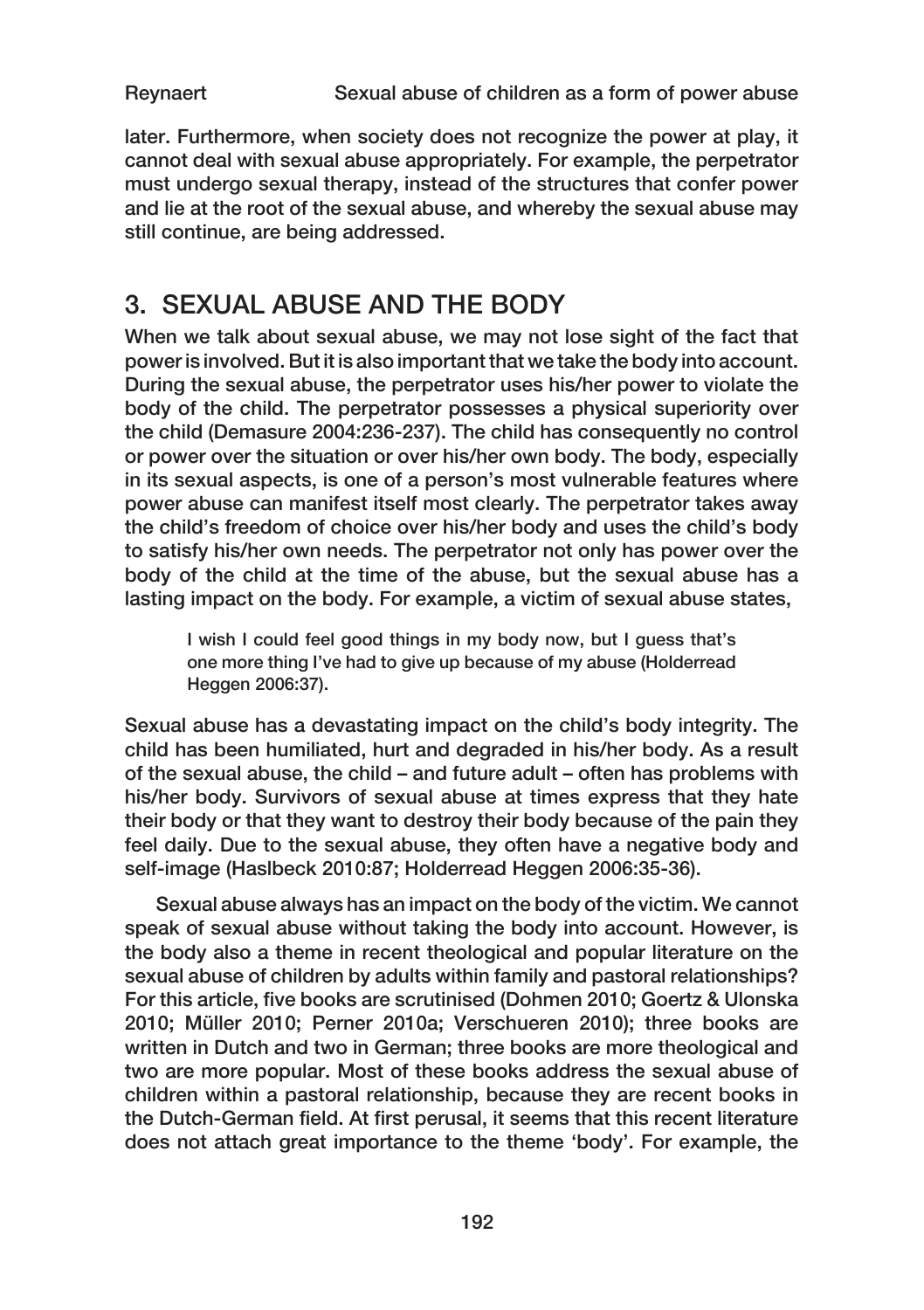#### Acta Theologica 2015: 1

word 'body' is mentioned neither in the titles, nor in the subtitles or in the table of contents, nor even in the index. After a thorough reading, it was observed that the body is occasionally mentioned. But it is certainly not a hot item in the books, despite the fact that there is, as observed, a clear link between sexual abuse and the body. The occasions on which the body is addressed can be divided into three categories, namely the body from the perspective of the perpetrator, the body from the perspective of the victim, and the body as object.

The literature sometimes mentions how the perpetrator may perceive the body of the child. We read, for example, that the perpetrator tries to justify the sexual abuse by virtue of of the child's body. According to the perpetrator, a child who does not physically resist the sexual acts of the perpetrator wants to have sex (Benda 2010:112). According to the perpetrator, there is no question of sexual abuse. We also read that the intention of the perpetrator is to destroy the sexuality of the victim through sexual abuse, both in terms of desire as well as bodily (Dohmen 2010:238). The body is also mentioned as the medium used by the perpetrator to gradually progress to sexual abuse of the child (Enders 2010:24‑25). The perpetrator initially relates normally with the body and seeks, without great effort, to extend the sexual frontiers, for example by playing doctors and nurses or by doing a 'quality control'. The body is also mentioned as a reason why priests sexually abuse a child. They have had to suppress their physicality and cannot deal with it in an appropriate manner (Dohmen 2010:278). This argumentation assumes that sexual abuse is a misuse of sexuality, rather than an abuse of power, as arqued in this article.

The body is also sometimes mentioned from the perspective of the victim. Victims, or rather survivors, sometimes refer to the body in their testimony of the sexual abuse. A victim mentioned that he had the feeling that he had to give his body to the perpetrator (Bilgeri 2010:171); someone else mentioned that he had the feeling that a spear had pierced through his body (Ulonska 2010a:200); another victim stated that the sexual abuse had robbed him physically (Verschueren 2010:160). In the epilogue to Verschueren's book (2010:193‑202), Adriaenssens – child and adolescent psychiatrist and former chairman of the Belgian committee for handling complaints of sexual abuse in pastoral relationships – also mentions the body. He argues that the body of the victim bears the shards. For example, victims often have no appetite; the history of sexual abuse keeps them awake, and so on. However, they cannot leave their body, even though they want to do so. They survive as a result of, and despite their body. Adriaenssens believes that the recovery from sexual abuse begins by granting the body forgiveness for the vulnerability of being powerless as a youngster, in the hands of and overwhelmed by his/her perpetrator.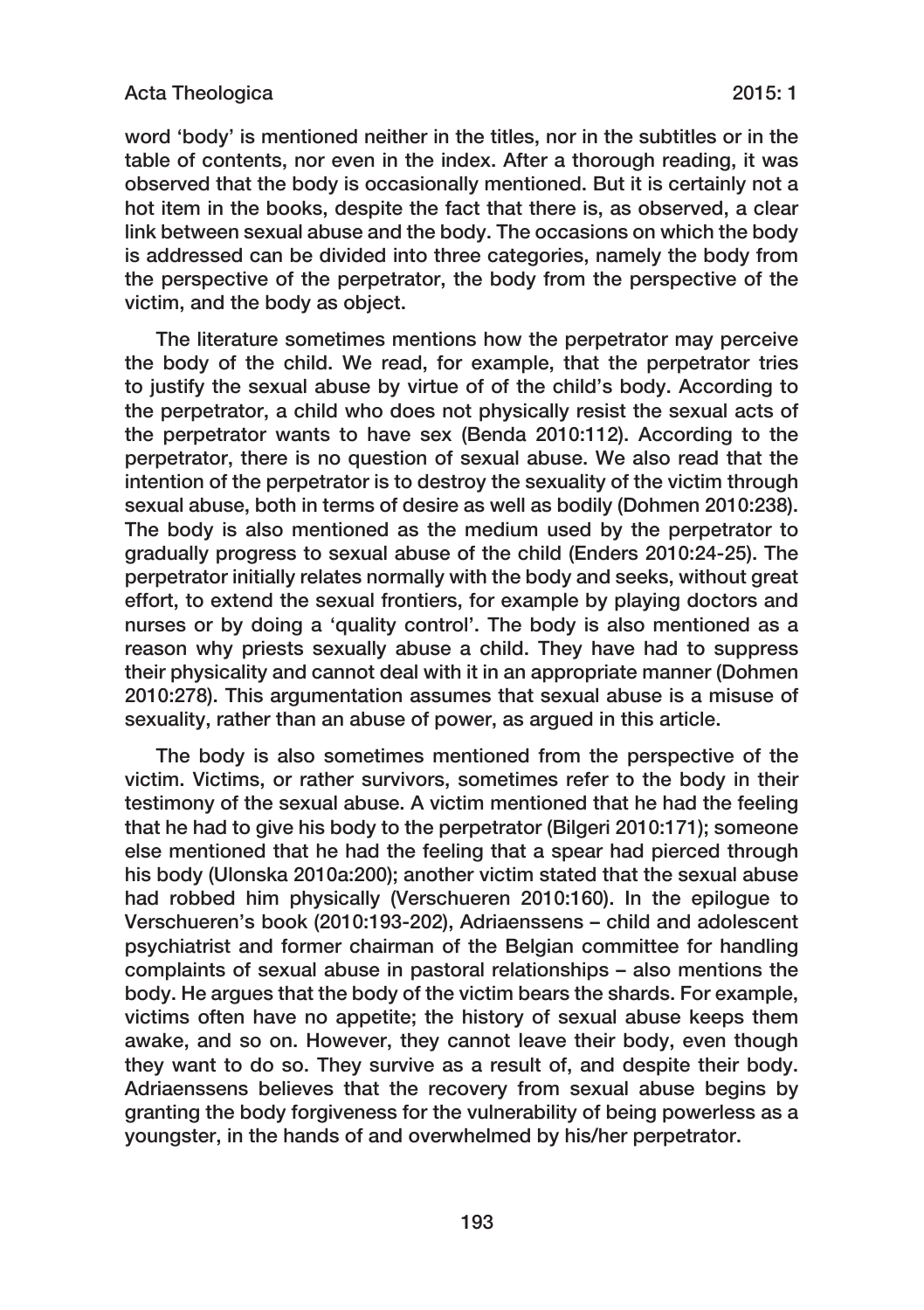When the body is mentioned in the literature, it is mostly viewed as an object, the third category. We often read that the child is regarded and treated as a possession or as a sexual object (Ulonska 2010b:71; Verschueren 2010:155). It is through sex that the perpetrator takes possession of the body of the child (Perner 2010b:5‑7). The perpetrator perceives the body of the victim as a tool for his/her own needs (Goertz 2010:139). It has been mentioned that it is important to perceive the victims of sexual abuse first as subjects, and not to reduce them to the status, role or identity of the victim (Möser 2010:102). Nevertheless, we read that the treatment of victims, after they have spoken of having been sexually abused, contributes to the objectifying of the victim. Some victims in Belgium have the feeling that, once they have told their story to the authorities, they become a file, a number and a part of the statistics (Verschueren 2010:149). They have the feeling of 'I stood and watched'.

We can conclude that, in the recent theological and popular literature on sexual abuse of children by adults within family and pastoral relationships, the body is rarely a theme, yet the body and sexual abuse are closely related. When the body is mentioned, it is usually in the testimonies of victims and the body is mostly viewed as an object. We can also conclude that, if the body is mentioned, the body is mostly linked with sexuality and not so much with the power aspect. Nowhere is the power over the body of the victim mentioned. Finally, we can conclude that there was no real (theological) consideration of the body in the studied literature. Yet, this was the case in feminist literature of, for example, Gudorf (1995), Isherwood and Stuart (1998), Ross (1998) and the Belgian theologians Decoene and Depoorter (2007).

### 4. AN APPROPRIATE PERCEPTION OF THE BODY

The way in which the body is perceived may influence whether or not sexual abuse takes place. In the studied literature, for example, we observe that the perpetrator generally views the body as an object, a toy, a consumer article. In this way, the perpetrator may feel that s/he is not abusing a child, but only 'playing' with the body. The perpetrator has a dualistic approach to reality and disconnects the body and the soul. By seeing the body as pure material, sexual abuse presents no problem for the perpetrator. The body is simply something you own, and with which you can do whatever you want.

The victims of sexual abuse also use this objectification and dualisation of body and soul in the process of dissociation. A victim testifies: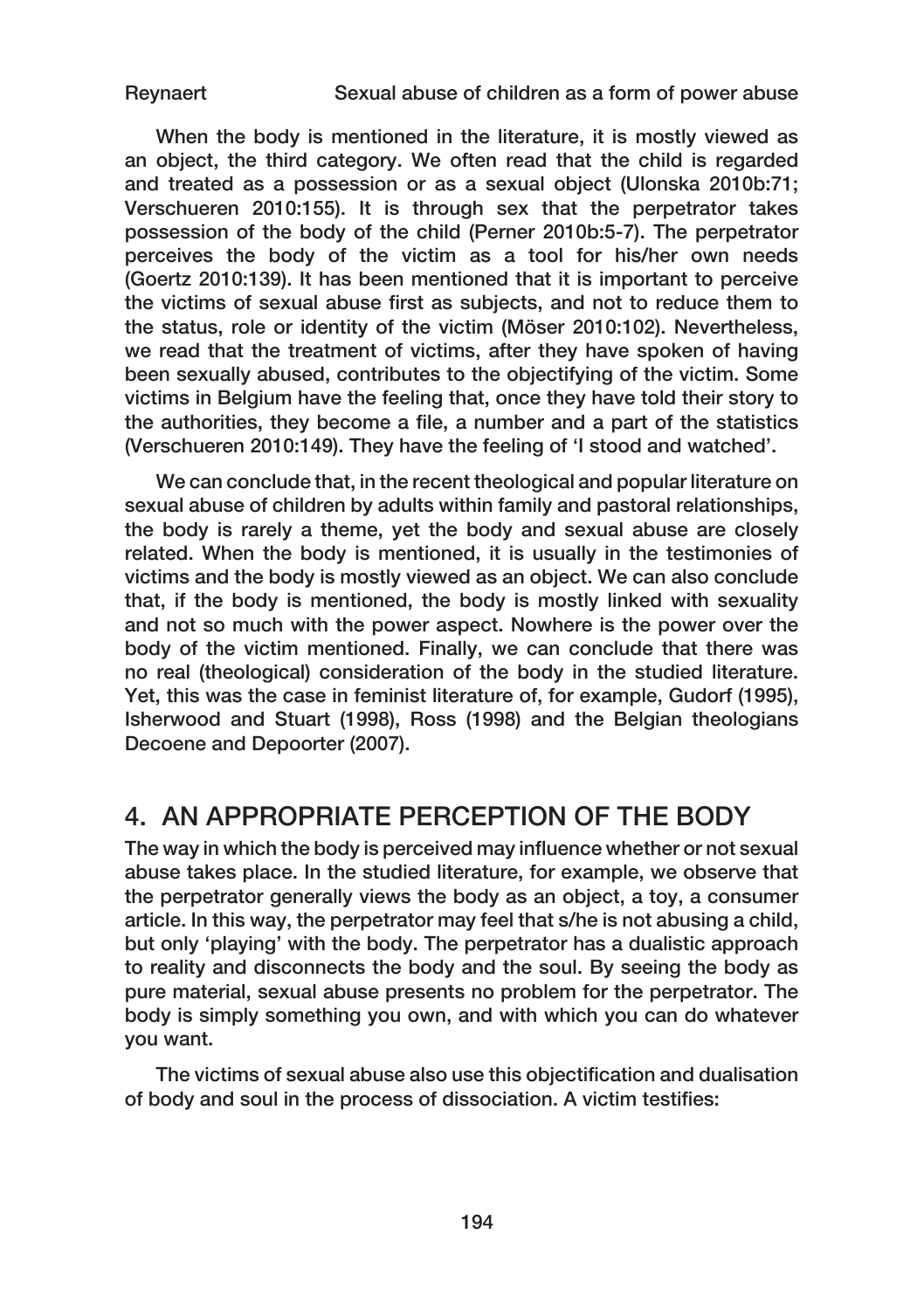The pain to my little body was excruciating when he abused me. The only way I survived was to learn to turn off my feelings (Holderhead Heggen 2006:37).

Another victim notes: "Since they were usually unable physically to escape the abuse, they learned to escape mentally" (Holderhead Heggen 2006:38). At the moment of sexual abuse, the victims mostly perceived and experienced their body as pure, because they felt that only their body was hurt and not their person. A victim states, for example:

I was too little to stop the abuse and protect my body. But I was determined he wouldn't hurt the real me. So I learned how to float out of my body where he couldn't get me (Holderhead Heggen 2006:38).

The objectification of the body and a dualist approach, where the body is perceived as being unrelated to the soul, can be explained on the basis of the Christian tradition, on the one hand, and on contemporary society, on the other.

In the Christian tradition, one can find a negative association with, and a negative appreciation of the body. Through the entire history of Christianity, starting with Paul, the body is viewed as inferior, negative, sinful and pernicious (Decoene & Depoorter 2006:70-72). The soul is considered higher than the body which, in turn, is perceived as an enemy that must be kept under control. The Hellenic thought that places the spiritual above the material influences this dualistic thought of body and soul in the Christian tradition. During sexual abuse, both the perpetrator and the victim use this traditional separation of body and soul as well as the objectification of the body. It provides support to the victims who undergo sexual abuse and offers the perpetrators a way to easily move into sexual abuse. The question can be asked as to whether this negative, dualistic view of the body in the Christian tradition could encourage and legitimate sexual abuse.

In addition, in our (Western) society, the image of the body contributes to incidents of sexual abuse. The perfect body takes an important place in our (Western) society (Dillen 2007:157). The body is generally perceived in an aesthetic and functional manner and is usually considered an object (Burggraeve 2003:380). On account of this liberal vision of the body, there is a risk that people assume that they may touch the body of others. This vision of the body may also often encourage the victims of sexual abuse to blame themselves for sexual abuse. They believe that it is their fault, because they have allowed their bodies to be seen. The view on sex in contemporary Western society also plays a role in sexual abuse. Due to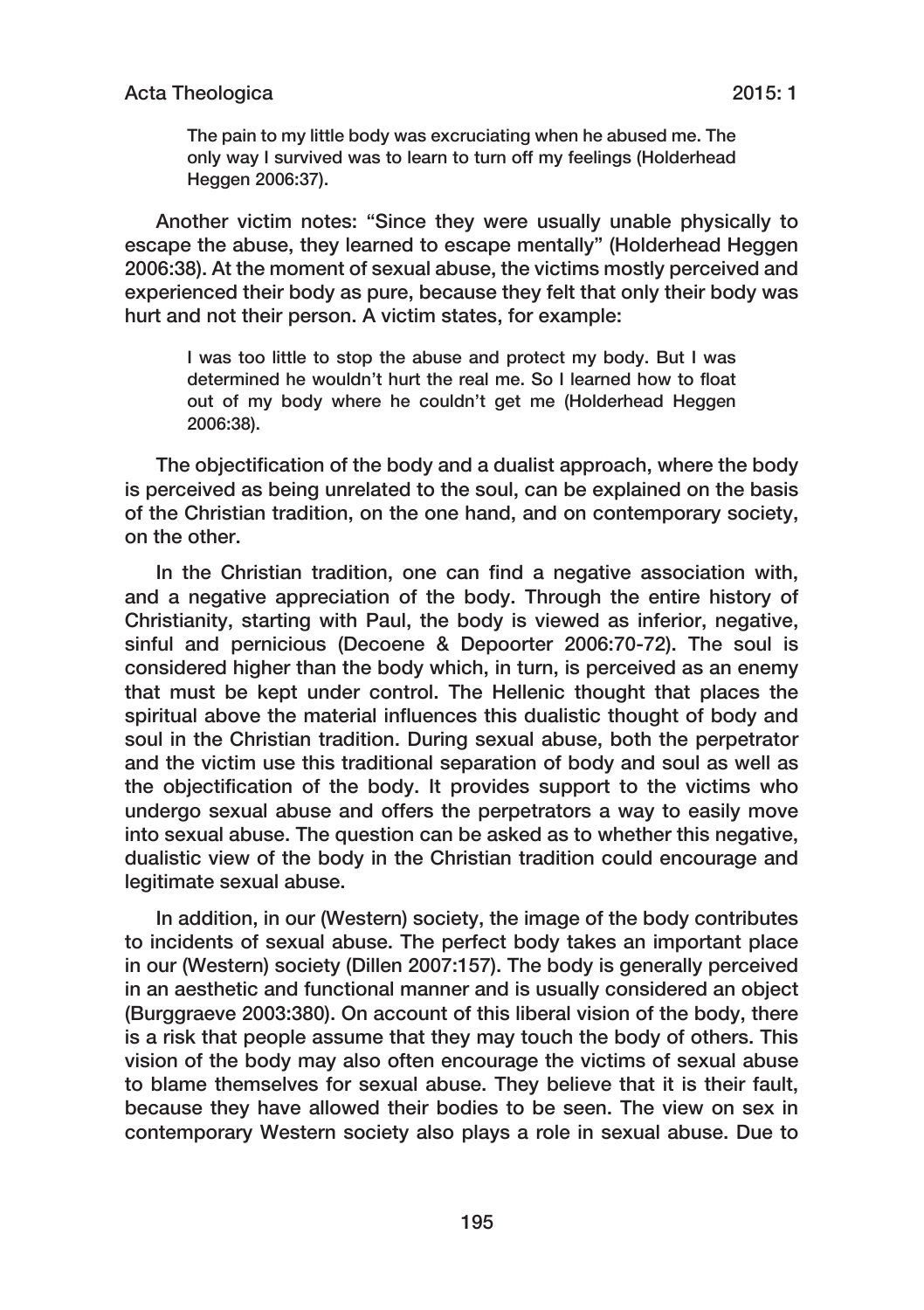the sexual revolution, people deal with sexuality more freely, and sexuality is related to pleasure. Perpetrators of sexual abuse view this changing ethos as a permit to give full rein to their sexual needs. They also assume that their victims like it.

In both the present society and in the Christian tradition, a dualistic approach and an objectification of the body may encourage sexual abuse. This challenges us to find an appropriate image of the body that may reduce the likelihood of sexual abuse, although more action is essential in order to prevent sexual abuse. For this purpose, we can make use of the insights of feminist theology. Feminist theology opposes the dualistic thinking of the body and soul and the objectification of the body. It is argued that the body may no longer be perceived as something that one 'has', but as something that one 'is'. This thought also occurs in Merleau‑Ponty's phenomenology (1945:175). He states that the body is not an object, something that we have, but a subject, something that we are. According to him, the body is a lived body; it is a matter that we are. The body is more than flesh and bones; it also encloses our experiences, thoughts and emotions. Body and soul are thus 'one' in the feminist view of the body. The soul penetrates the body; the body is the 'soul' and makes the soul possible (Burggraeve 2003:383). This is the reason why some feminist theologians use the term 'bodyself' (Gudorf 1995:160; Heyward 1989:40). Unlike a dualistic vision, the holistic vision, where body and soul are no longer separated from each other, is less likely to lead to sexual abuse. To 'be' a body offers more resistance to sexual abuse than to 'have' a body. To 'have' a body is more connected with the power discourse, and this gives the impression that one has to possess power over both one's own body and the body of another and that one may do whatever one wishes with the body of another. By contrast, to 'be' a body means that a body belongs to a person and that no one else may have power over the body of that person. There is a need for a subjectification of the body, rather than an objectification. This view can be supported from a Christian perspective. Although there is some hostility to the body in the Christian faith, many elements in the faith of the Christian tradition can generate a positive view of the body (Dillen 2007:159). Such reflections of a positive view of the body are to be found in, for example, the theology of the incarnation, the bodily resurrection and the Eucharist. The body is central in the Christian faith and may be viewed as the place where God can be found. This positive, holistic approach of the body and the view that one 'is' a body where God can be found, will reduce the likelihood of sexual abuse.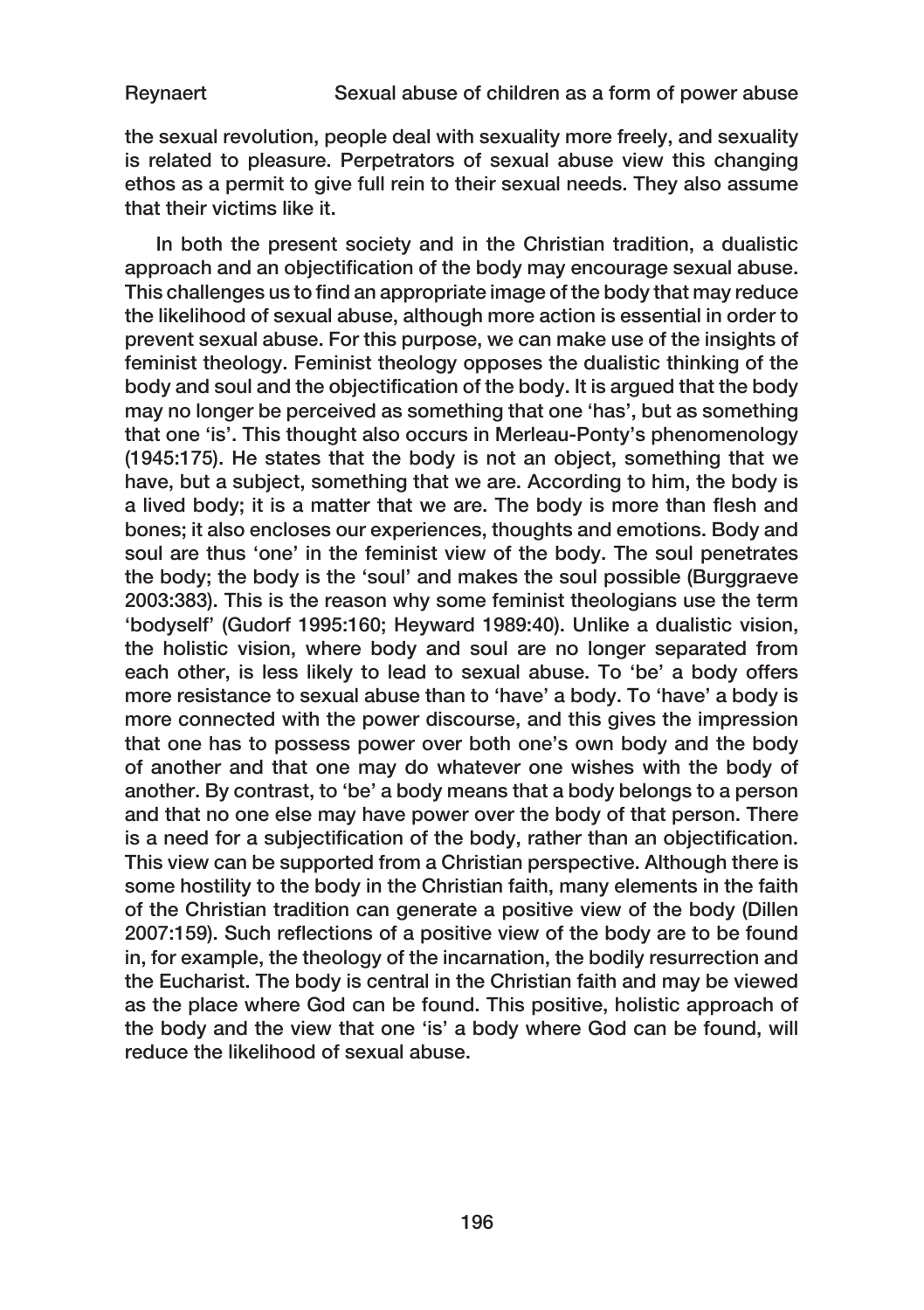### 5. CONCLUSION

Sexual abuse is always a form of power abuse. The relationship between the perpetrator and the child‑victim always involves power. The perpetrator's power reveals itself in sexual acts. We have to be aware of this aspect of power in sexual abuse in order to deal with it in an appropriate manner. In addition, there is always the (lasting) power of the perpetrator over the body of the victim. The body is an important theme in discussions of sexual abuse, because sexual abuse has a huge impact on the body of the victim, and the way in which the perpetrator perceives the body can encourage him/her to sexually abuse someone. A dualisation and an objectification of the body may encourage sexual abuse, whereas a holistic view and the perception that we 'are' a body and do not 'have' a body, and that the body is the place where God can be found reduce the likelihood of sexual abuse. Although the perception of the body may influence sexual abuse, the body is not an important theme in recent theological and popular literature on sexual abuse of children by adults within family and pastoral relationships.

## BIBLIOGRAPHY

#### Adriaenssens, P.

2010. Herstel voor onverwerkbaar verleden (persconferentie n.a.v ontslag Roger Vangheluwe 2010). [Online.] Retrieved from: http://www.kerknet.be/microsite/ commissiemisbruik/content.php?ID=13393 [2013, 19 February].

#### Benda, E.

2010. *Machtgelüste*. In: R.A. Perner (Hrsg.), *Missbrauch. Kirche – Täter – Opfer* (Berlin: LIT), pp. 106‑117.

#### Bilgeri, R.

2010. Denn sie wissen nicht was sie tun … Oder wissen sie es doch? In: R.A. Perner (Hrsg.), *Missbrauch. Kirche – Täter – Opfer* (Berlin: LIT), pp. 149-186.

#### BORGMAN, E. & TORFS, R. (REDS.)

2011. *Grensoverschrijdingen geduid. Over seksueel misbruik in katholieke instellingen*. Nijmegen: Valkhof Pers.

#### Burggraeve, R.

2003. Het lichaam van de liefde. Over samenwonen of huwen en gezin. *Collationes* 33:363‑391.

#### Conway, E.

2010. Seksueel geweld tegen minderjarigen. De crisis in de Ierse kerk en een schets van de theologische agenda. *Tijdschrift voor Theologie* 50(2):184‑204.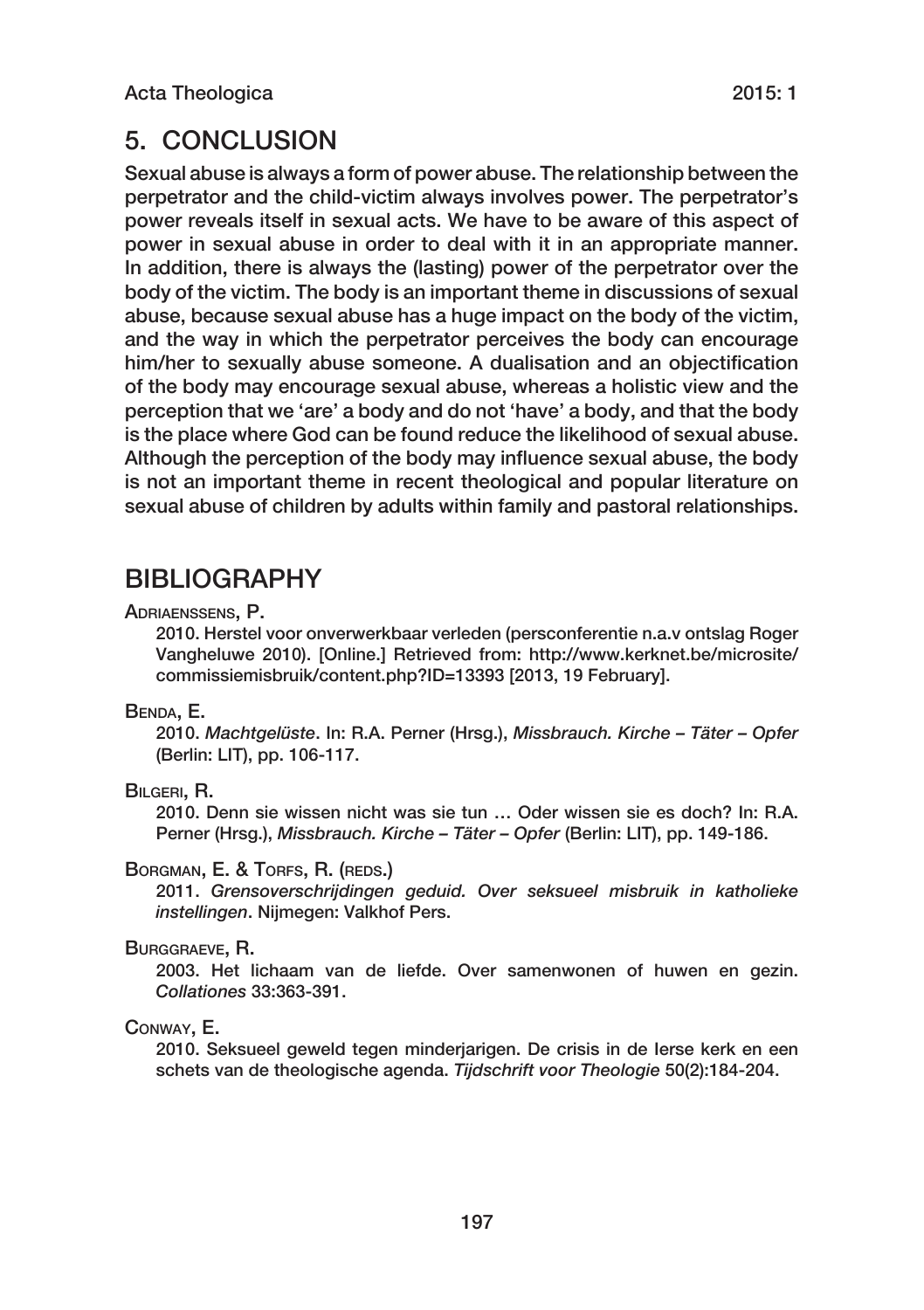Decoene, A. & Depoorter, A.

2007. Niet de dood is het probleem, maar het doden. Feminisme, lichamelijkheid en theologie. In: L. Boeve & A. Decoene (reds.), *Wat mogen we hopen? Perspectieven op de verrijzenis van het lichaam* (Antwerpen: Halewijn), pp. 67‑78.

Deetman, W., Draijer, N., Kalbfleisch, P., Merckelbach, H., Monteiro, M. & De Vries, G.

2011. *Seksueel misbruik van minderjarigen in de Rooms‑Katholieke kerk. Uitgebreide versie, Deel 1 Het onderzoek*. Amsterdam: Balans.

#### Demasure, K.

2004. *Verdwaald tussen liefde, macht en schuld. Een hermeneutisch model voor pastorale begeleiding van dader en slachtoffer bij seksueel misbruik van kinderen*. Leuven: Peeters.

#### Dillen, A.

2007. De kwetsbaarheid van het lichaam. Feministisch‑theologische reflecties. *Tijdschrift voor Theologie* 47(2):155‑173.

#### De bisschoppen en hogere oversten van België

2012. *Verborgen verdriet. Naar een globale aanpak van seksueel misbruik in de kerk*. Brussel: Licap.

#### Dokecki, P.R.

2004. *The clergy sexual abuse crisis. Reform and renewal in the Catholic community*. Washington, DC: Georgetown University Press.

#### Dohmen, J.

2010. *Vrome zondaars. Misbruik in de Rooms‑Katholieke Kerk*. Rotterdam: NRC boeken.

#### Enders, U.

2010. Sexueller Missbrauch in Institutionen. In: S. Goertz & H. Ulonska (Hrsg.), *Sexuelle Gewalt. Fragen an Kirche und Theologie* (Berlin: LIT), pp.17‑44.

#### Farley, M.A.

2006. *Just love. A framework for Christian sexual ethics*. New York: Continuum.

Ganzevoort, R., Hegger, A., De Groot‑Kopetzky, B., Kips, M., De Smedt, P., De Fruyt, K., Rector, G. & Van Beek, I. (reds.)

2013. *Geschonden vertrouwen. Seksueel misbruik in een religieuze context*. Tilburg: KSGV.

#### Ganzevoort, R. & Veerman, A.L.

2000. *Geschonden lichaam. Pastorale gids voor gemeenten die geconfronteerd worden met seksueel geweld*. Zoetemeer: Boekencentrum.

#### GOFRTZ, S.

2010. Sexuelle Gewalt als individuelle Sünde gegen das sechste Gebot! In: S. Goertz & H. Ulonska (Hrsg.), *Sexuelle Gewalt. Fragen an Kirche und Theologie* (Berlin: LIT), pp. 127‑146.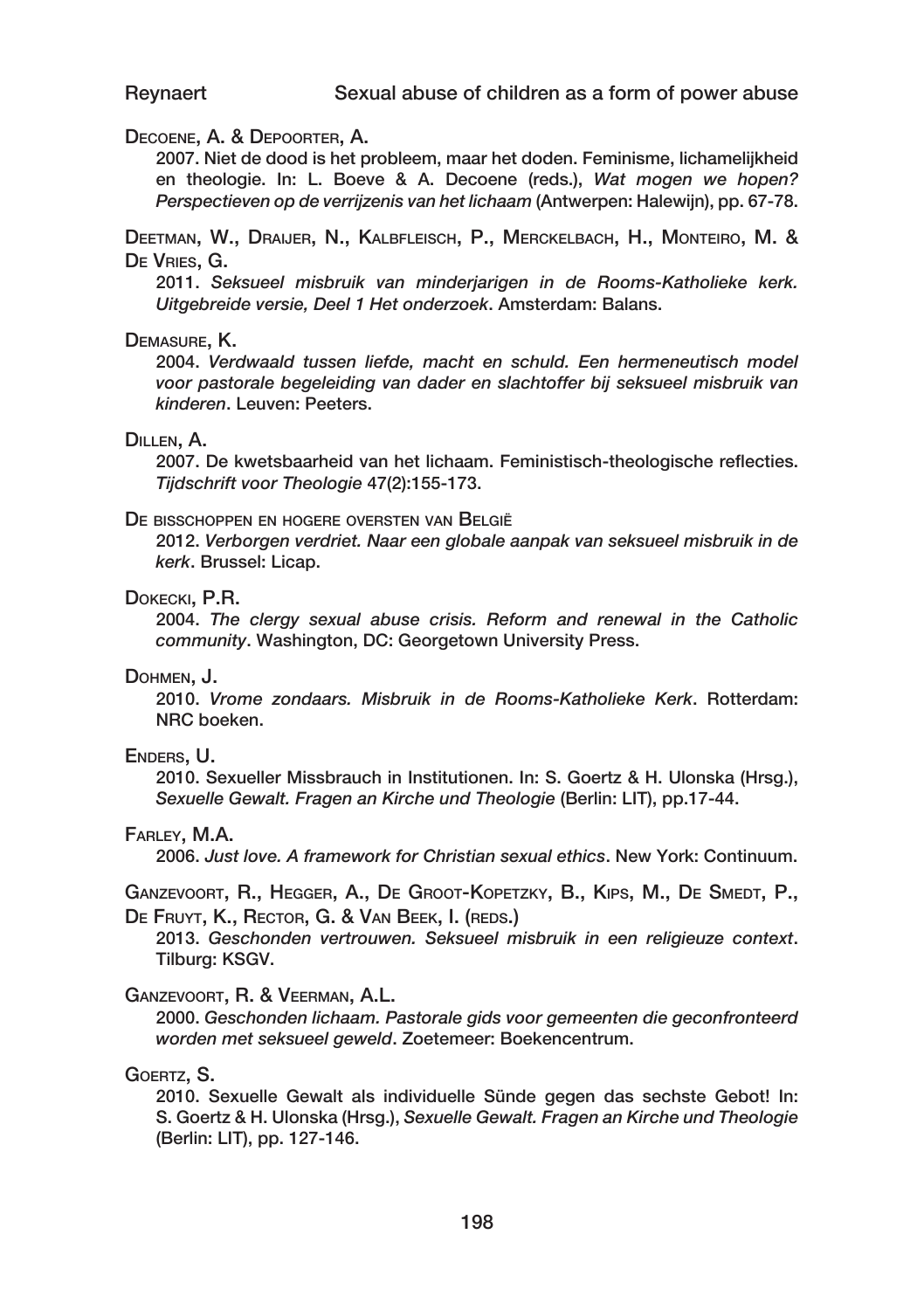#### Grenz, S.J. & Bell, R.D.

2001. *Betrayal of trust. Confronting and preventing clergy sexual misconduct*. Grand Rapids, MI: Baker Books.

#### GUDORF, C.E.

1995. *Body, sex, and pleasure. Reconstructing Christian sexual ethics.* Cleveland, OH: The Pilgrim Press.

#### HASLBECK, B.

2010. Der Stachel der Opfer. Zum kirchlichen Umgang mit Opfern sexualisierter Gewalt. In: S. Goertz & H. Ulonska (Hrsg.), *Sexuelle Gewalt. Fragen an Kirche und Theologie* (Berlin: LIT), pp. 83‑91.

#### HEYWARD, C.

1989. *Touching our strength. The erotic as power and the love of god*. San Francisco, CA: HarperSanFrancisco.

#### Holderread Heggen, C.

2006. *Sexual abuse in Christian homes and churches.* Eugene, OR: Wipf & Stock Publishers.

### Isherwood, L. & Stuart, E.

1998. *Introducing body theology*. Sheffield: Sheffield Academic Press.

#### Keenan, M.

2012. *Child sexual abuse and the Catholic Church. Gender, power, and organizational culture*. Oxford: Oxford University Press.

#### Kiessling, K. (Hrsg.)

2011. *Sexueller Missbrauch. Fakten – Folgen – Fragen*. Ostfildern: Grünewald.

#### Linnane, B.F.

2007. The sexual abuse scandal in the Catholic Church. Implications for sexual ethics. In: M.A. Ryan & B.F. Linnane (eds.), *Just and true love. Feminism at the frontiers of theological ethics. Essays in honor of Margaret Farley* (Notre Dame: University of Notre Dame Press), pp. 273‑302.

#### Merleau‑Ponty, M.

1945. *Phénoménologie de la perception.* Paris: Librairie Gallimard.

#### Möser, M.K.

2010. *Auf das Opfer darf keiner sich berufen*. In: S. Goertz & H. Ulonska (Hrsg.), *Sexuelle Gewalt. Fragen an Kirche und Theologie* (Berlin: LIT), pp. 93‑104.

#### Müller, W.

2010. *Verzwegen wonden. Seksueel misbruik in de Katholieke Kerk erkennen en verhinderen*. Averbode: Kok.

#### Perner, R.A.

2010b. Mühlsteine. Die Produktion von Abhängigkeit. In: R.A. Perner (Hrsg.), *Missbrauch. Kirch – Täter – Opfer* (Berlin: LIT), pp. 4‑18.